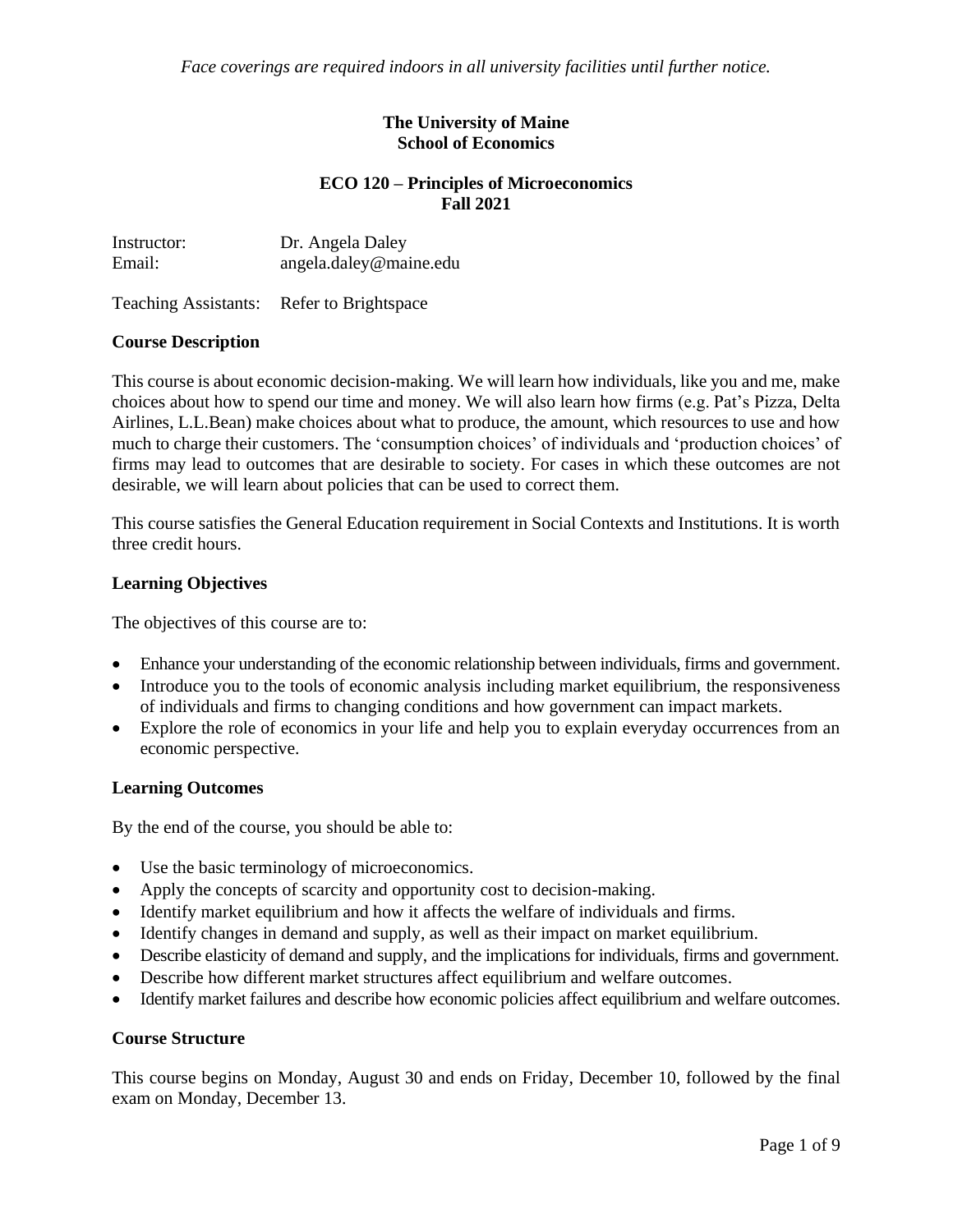# *Class*

Mondays – We will have class on Mondays from 2:00 to 3:15pm in Neville 101. You are expected to attend these classes in person. They will not be recorded. You are responsible for all material covered, and I do not provide notes for missed classes. As we continue to navigate the COVID-19 pandemic, please do not approach the teaching assistants or I during class. You may ask questions from your seat, during Zoom classes, office hours or via email.

Wednesdays – We will have class on Wednesdays from 2:00 to 3:15pm via Zoom. You may access the link on Brightspace under Content\Syllabus (Passcode: ECO). You are expected to attend these classes. They will not be recorded. You are responsible for all material covered, and I do not provide notes for missed classes.

Please note that we will not have class if the University of Maine is closed due to inclement weather or other reasons such as Labor Day, Fall Break, Veterans Day and Thanksgiving Break.

# *Office Hours*

Instructor – I will have Zoom office hours on Wednesdays from 10:30 am to 12:00pm. You may access the link on Brightspace under Content\Syllabus (Passcode: ECO). Please 'stop by' if you have questions. I will meet students on a first-come, first-served basis. After December 10, I will have Zoom office hours by appointment only. This should be pre-arranged via email.

Teaching Assistants – Please refer to Brightspace for more information about these office hours.

Economics Lab – You may visit the Economics Lab for free tutoring. Please refer to Brightspace for more information.

Please note that office hours and the Economics Lab will not be available when classes are cancelled due to inclement weather or other reasons such as Labor Day, Fall Break, Veterans Day and Thanksgiving Break.

Email – You are welcome to email the teaching assistants or I with questions. We expect you to be professional and concise; we will not respond to long, complex questions via email. Also, we will not respond to 'instant messages' on Brightspace; send all correspondence via email. Please allow up to two days for a response through the week, and three days on weekends and holidays. Thus, I recommend that you address time-sensitive issues in class or during office hours.

#### **Materials**

# *MindTap (Cengage)*

You must purchase a unique MindTap (Cengage) access code to complete the assignments, prelims and final exam. There are no exceptions to this policy. It includes the following one-semester e-book:

Mankiw, N.G. (2021). *Principles of Microeconomics* (9<sup>th</sup> edition). Cengage Learning.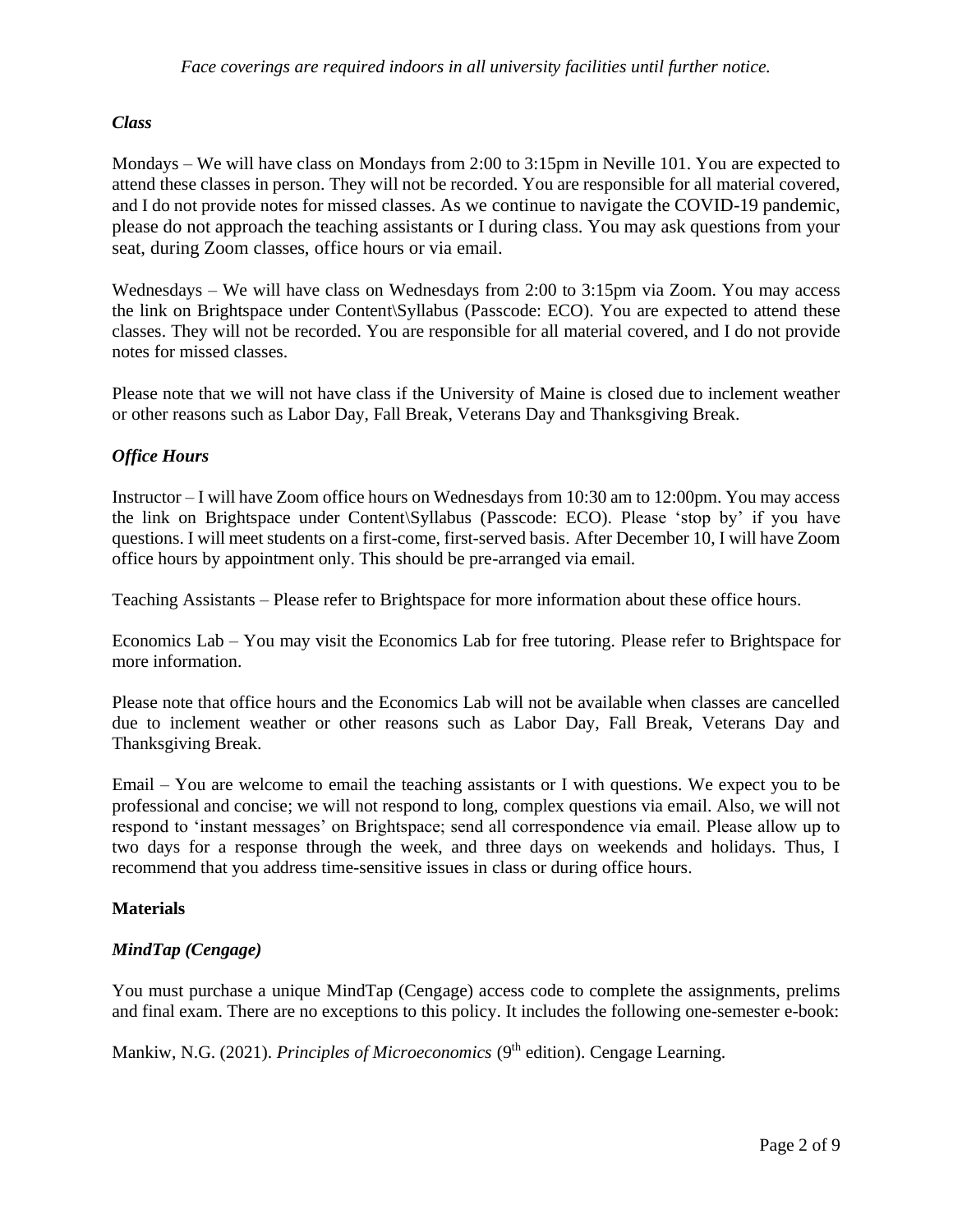You may also rent or purchase a hard copy of the textbook, but this is not necessary. Only the unique MindTap (Cengage) access code is required. It can be purchased at the bookstore or online. Beware of websites that sell discounted or used MindTap (Cengage) access codes; they can only be used once.

Bookstore – After purchasing a unique MindTap (Cengage) access code at the bookstore, click the 'MindTap (Cengage)' link on Brightspace under Content\MindTap (Cengage). You will be prompted to create an account and redeem your access code.

Online – To purchase a unique MindTap (Cengage) access code online, click the 'MindTap (Cengage)' link on Brightspace under Content\MindTap (Cengage). You will be prompted to create an account and pay online.

Temporary Access – You can get temporary access to MindTap (Cengage) until Monday, September 13 by clicking the 'MindTap (Cengage)' link on Brightspace under Content\MindTap (Cengage). You will be prompted to create an account and 'Start Temporary Access'. You must subsequently purchase a unique MindTap (Cengage) access code by Monday, September 13. Otherwise, you will be locked out of MindTap (Cengage) and unable to complete the assignments, prelims or final exam. I do not accept late submissions, re-takes or make-up assignments/prelims/final exam for this reason. Likewise, I will not give assignments, prelims or the final exam on alternate platforms; they must be completed via MindTap (Cengage).

I am unable to extend the temporary access period, and I do not have complimentary access codes to distribute. If you are unable to purchase a unique MindTap (Cengage) access code by Monday, September 13, you should contact your Associate Dean to inquire about assistance for students who are experiencing hardship.

Your pop-up blocker must be disabled to access MindTap (Cengage). For assistance, please visit https://help.cengage.com/lms/all/enable-popups.html. For other issues related to MindTap (Cengage), please visit https://cengage.force.com/s/. The teaching assistants and I will not provide technical support.

# *Brightspace and Email*

I will regularly post material on Brightspace and communicate via email. You are expected to be familiar with these platforms, and to monitor your accounts regularly. For assistance, please visit https://www.maine.edu/information-technology/support/. The teaching assistants and I will not provide technical support.

# **Grading**

Your overall grade will be determined as follows:

| Best 7 of 8 Assignments      | 35 percent   |
|------------------------------|--------------|
| Best 2 of 3 Prelims          | 40 percent   |
| Final Exam                   | 25 percent   |
| Attendance and Participation | Extra Credit |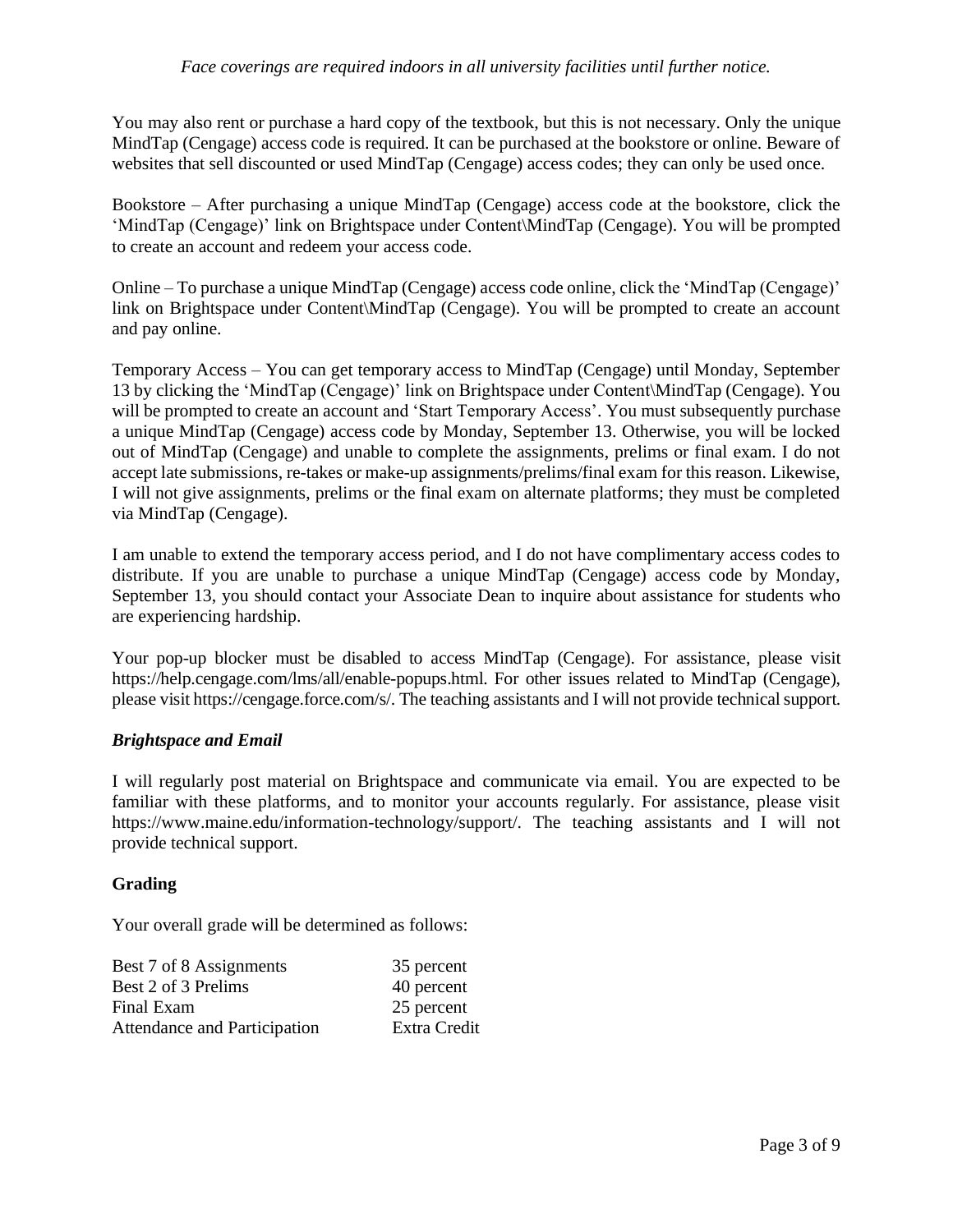Your overall grade will be assigned as follows:

A (93 to 100 percent); A- (90 to 92.9 percent); B+ (87 to 89.9 percent); B (82 to 86.9 percent); B- (80 to 81.9 percent); C+ (77 to 79.9 percent); C (72 to 76.9 percent); C- (70 to 71.9 percent); D+ (67 to 69.9 percent); D (62 to 66.9 percent); D- (60 to 61.9 percent); F (less than 60 percent).

# *Assignments*

There will be eight assignments, which must be completed via MindTap (Cengage). There are no exceptions to this policy.

Assignment 1 (Chapters 1 and 2) due Monday, September 13 by 3:15pm via MindTap (Cengage) Assignment 2 (Chapter 4) due Wednesday, September 22 by 3:15pm via MindTap (Cengage) Assignment 3 (Chapters 7 and 5) due Monday, October 4 by 3:15pm via MindTap (Cengage) Assignment 4 (Chapters 10 and 11) due Wednesday, October 20 by 3:15pm via MindTap (Cengage) Assignment 5 (Chapters 6 and 8) due Wednesday, October 27 by 3:15pm via MindTap (Cengage) Assignment 6 (Chapters 13 and 14) due Monday, November 15 by 3:15pm via MindTap (Cengage) Assignment 7 (Chapters 15 and 17) due Monday, November 22 by 3:15pm via MindTap (Cengage) Assignment 8 (Chapters 21 and 20) due Monday, December 6 by 3:15pm via MindTap (Cengage)

You will have three attempts at each assignment question. I will use the best of these attempts to calculate your grade for the assignment.

Assignments must be submitted (not just started) by 3:15pm on the applicable deadline. Late submissions will not be accepted, and I do not allow re-takes or make-up assignments.

However, I will use your best seven of eight assignment grades (i.e. you get to drop the lowest). This policy is in place because I realize that unforeseeable things may prevent you from keeping up with course material and submitting assignments on time. However, I recommend that you try to meet the deadlines because the assignments will enhance your understanding of course material, which is cumulative; it is essential that you understand earlier topics to learn later topics.

If you miss multiple assignments, you should contact your Associate Dean and ask them to intervene on your behalf.

Your best seven of eight assignments will have equal weight in determining your overall grade. They are worth 5 percent each, for a total of 35 percent.

#### *Prelims*

There will be three prelims, which must be completed via MindTap (Cengage). There are no exceptions to this policy.

Prelim 1 (Chapters 1, 2, 4, 7 and 5) due Monday, October 4 by 3:15pm via MindTap (Cengage) Prelim 2 (Chapters 10, 11, 6 and 8) due Wednesday, October 27 by 3:15pm via MindTap (Cengage) Prelim 3 (Chapters 13, 14, 15 and 17) due Monday, November 22 by 3:15pm via MindTap (Cengage)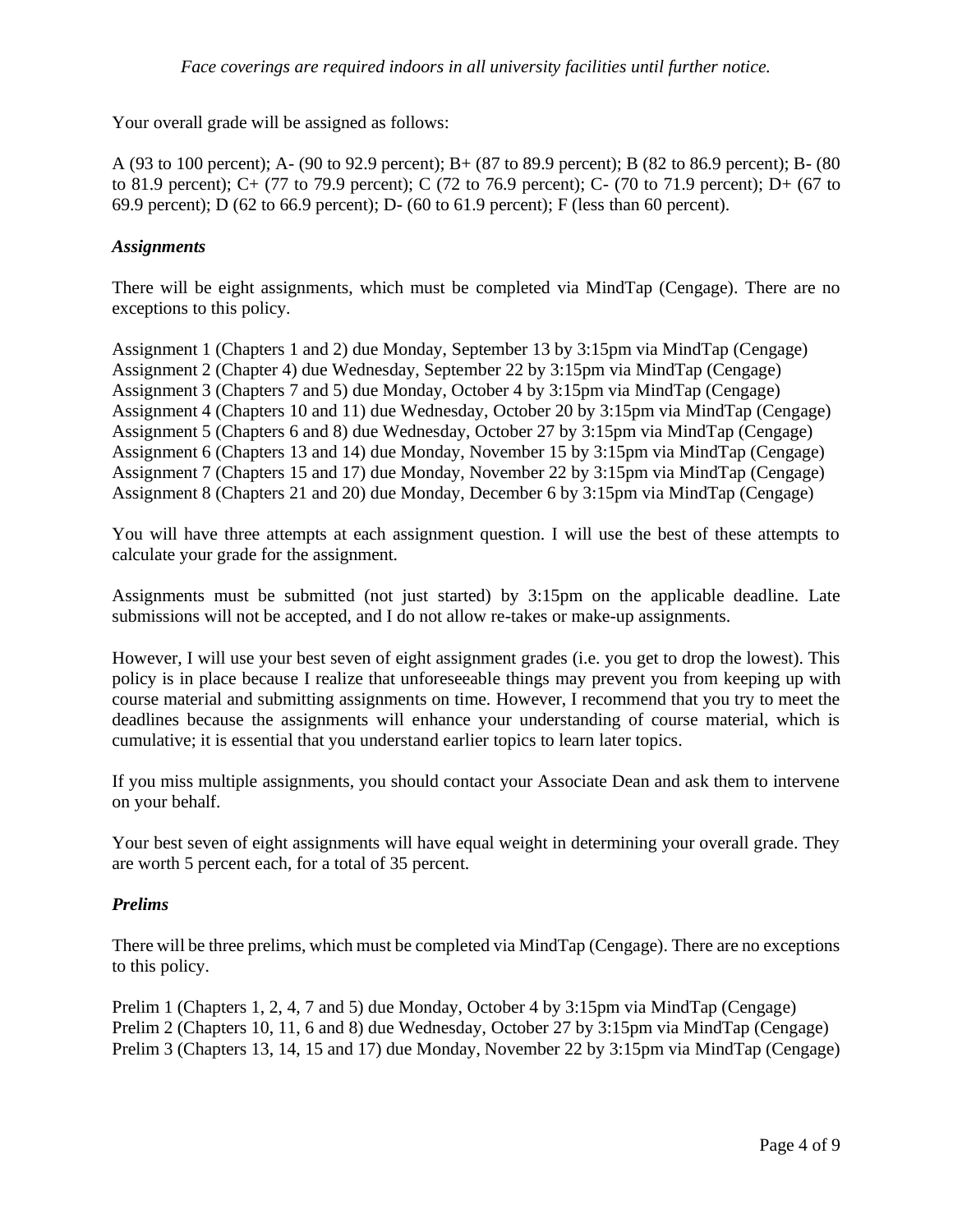## *Face coverings are required indoors in all university facilities until further notice.*

We will not have class on prelim days, however I will be available via Zoom from 2:00 to 3:15pm; please use the office hours link on Brightspace under Content\Syllabus (Passcode: ECO). You may use this time to complete the prelim, although it may be completed up to 24 hours prior to the deadline.

You will have 50 minutes to complete each prelim, which will consist of 30 multiple choice questions. The prelim must be submitted (not just started) by 3:15pm on the applicable due date. In other words, you must start the prelim by 2:25pm to have the full 50 minutes. Late submissions will not be accepted, and I do not allow re-takes or make-up prelims.

However, I will use your best two of three prelim grades (i.e. you get to drop the lowest). This policy is in place because I realize that unforeseeable things may prevent you from keeping up with course material and submitting prelims on time.

If you miss multiple prelims, you should contact your Associate Dean and ask them to intervene on your behalf.

Your best two of three prelims will have equal weight in determining your overall grade. They are worth 20 percent each, for a total of 40 percent.

## *Final Exam*

The final exam will be held online on Monday, December 13 from 2:45 to 4:45pm. It must be completed via MindTap (Cengage). There are no exceptions to this policy.

I will be available via Zoom during the final exam; please use the office hours link on Brightspace under Content\Syllabus (Passcode: ECO).

The final exam will consist of 70 multiple choice questions. You will have two hours to complete it; it will open at 2:45pm and close at 4:45pm. The exam will save and submit automatically at 4:45pm.

Late submissions will not be accepted, and I do not allow re-takes or make-up exams. If you miss the final exam, you should contact your Associate Dean and ask them to intervene on your behalf.

More information about the final exam will be provided during the last week of class. It is worth 25 percent of your overall grade.

#### *Attendance and Participation*

I reserve the right to take attendance during in-person and/or Zoom classes. This will count toward extra credit, as will participation in discussions and activities.

Other than attendance and participation, there will be no other opportunities for extra credit. There are no exceptions to this policy.

You will not be given credit for missed classes or those during which you exhibit inappropriate or disruptive behavior. Moreover, out of respect for other students, you may be asked to leave.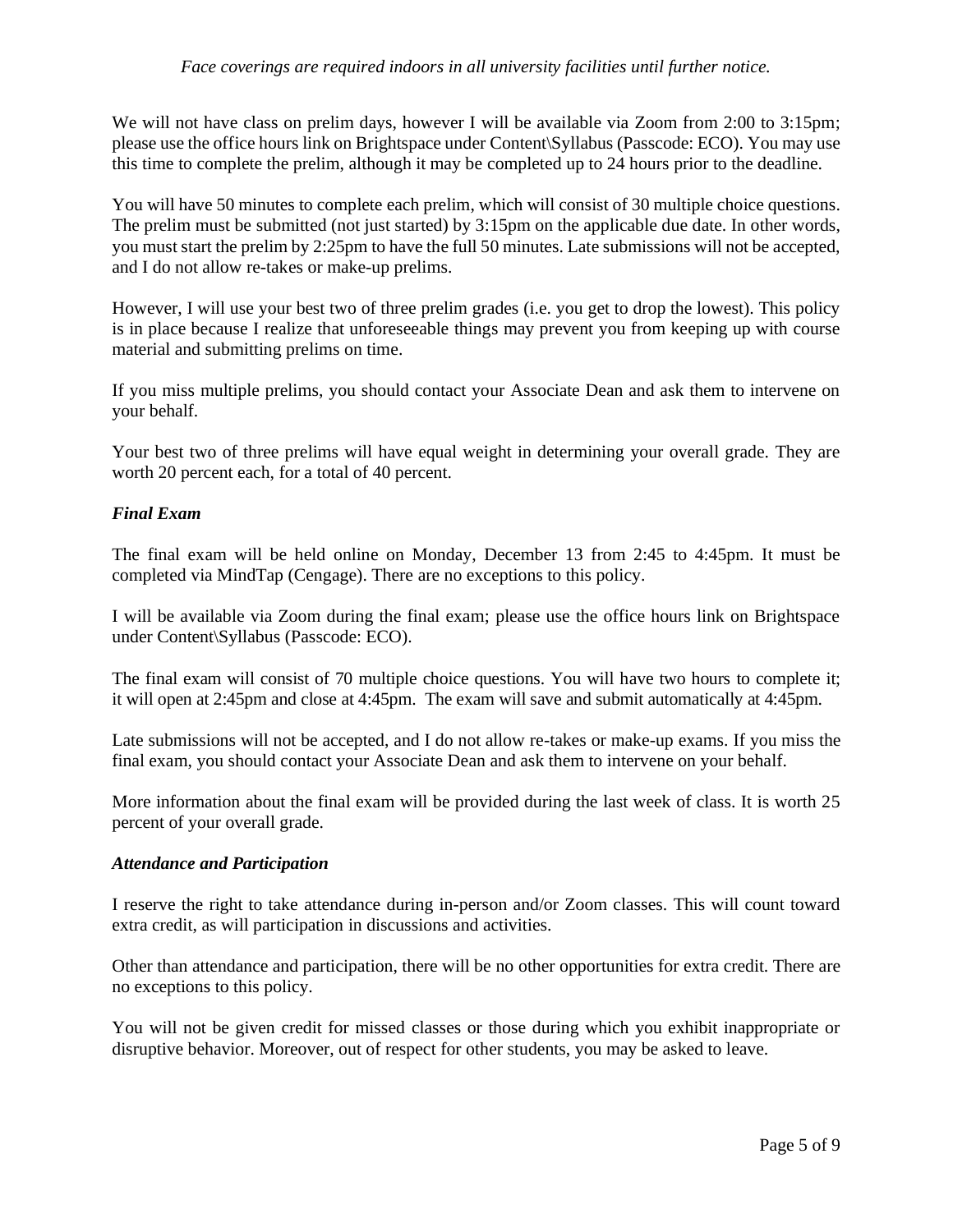Please note the following.

- Do not use electronic devices during in-person classes, except to take notes. This implies no texting.
- For in-person classes, minimize the distraction if you arrive late or leave early (e.g. sit near the door).
- I will end each class on time. Please wait until the end of in-person classes to pack your belongings.
- As we continue to navigate the COVID-19 pandemic, please do not approach the teaching assistants or I during in-person classes. You may ask questions from your seat, during Zoom classes, office hours or via email.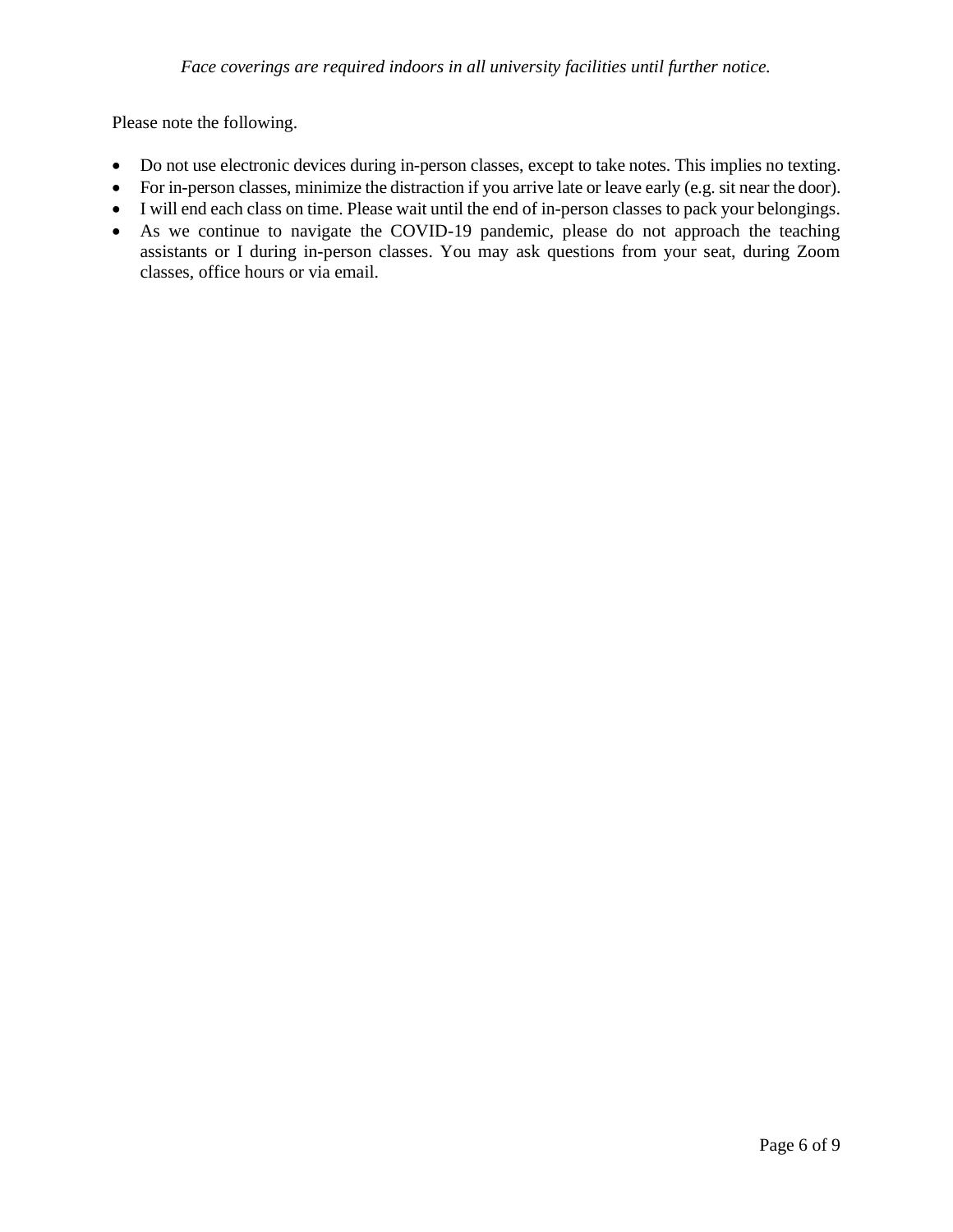# **Course Outline**

| Week                        | Monday                                             | Wednesday                          | Deadline                                                                                                                                  |
|-----------------------------|----------------------------------------------------|------------------------------------|-------------------------------------------------------------------------------------------------------------------------------------------|
| August 30 - September 3     | Syllabus                                           | Chapter 1                          |                                                                                                                                           |
| September 6 - September 10  | No Class (Labor Day)                               | Chapter 2                          |                                                                                                                                           |
| September 13 – September 17 | Chapter 4                                          | Chapter 4                          | Assignment 1 (Chapters 1 and 2) due Monday, September 13<br>by 3:15pm via MindTap (Cengage)                                               |
| September 20 – September 24 | Chapters 4 and 7                                   | Chapter 7                          | Assignment 2 (Chapter 4) due Wednesday, September 22<br>by 3:15pm via MindTap (Cengage)                                                   |
| September 27 - October 1    | Chapter 5                                          | Chapter 5 and Review for Prelim 1  |                                                                                                                                           |
| October $4 -$ October 8     | No Class (Prelim 1)                                | Chapter 10                         | Assignment 3 (Chapters 7 and 5) and Prelim 1 (Chapters 1,<br>2, 4, 7 and 5) due Monday, October 4 by 3:15pm via<br>MindTap (Cengage)      |
| October $11 -$ October 15   | No Class (Fall Break)                              | Chapters 10 and 11                 |                                                                                                                                           |
| October 18 – October 22     | Chapters 11 and 6                                  | Chapters 6 and 8                   | Assignment 4 (Chapters 10 and 11) due Wednesday, October 20<br>by 3:15pm via MindTap (Cengage)                                            |
| October 25 – October 29     | Chapter 8 and Review for Prelim 2                  | No Class (Prelim 2)                | Assignment 5 (Chapters 6 and 8) and Prelim 2 (Chapters 10, 11,<br>6 and 8) due Wednesday, October 27 by 3:15pm via<br>MindTap (Cengage)   |
| November $1 -$ November 5   | Chapter 13                                         | Chapters 13 and 14                 |                                                                                                                                           |
| November $8 -$ November 12  | Chapter 14                                         | Chapters 14 and 15                 |                                                                                                                                           |
| November 15 - November 19   | Chapters 15 and 17                                 | Chapter 17 and Review for Prelim 3 | Assignment 6 (Chapters 13 and 14) due Monday, November 15<br>by 3:15pm via MindTap (Cengage)                                              |
| November 22 – November 26   | No Class (Prelim 3)                                | No Class (Thanksgiving Break)      | Assignment 7 (Chapters 15 and 17) and Prelim 3 (Chapters 13,<br>14, 15 and 17) due Monday, November 22 by 3:15pm via<br>MindTap (Cengage) |
| November 29 – December 3    | Chapter 21                                         | Chapters 21 and 20                 |                                                                                                                                           |
| December $6 -$ December 10  | Guest Lecture on<br>Applications of Microeconomics | Review for Final Exam              | Assignment 8 (Chapters 21 and 20) due Monday, December 6<br>by 3:15pm via MindTap (Cengage)                                               |

Any changes to the course outline will be posted on Brightspace and/or announced in class. Subsequent to this outline, the final exam will be held online on Monday, December 13 from 2:45 to 4:45pm.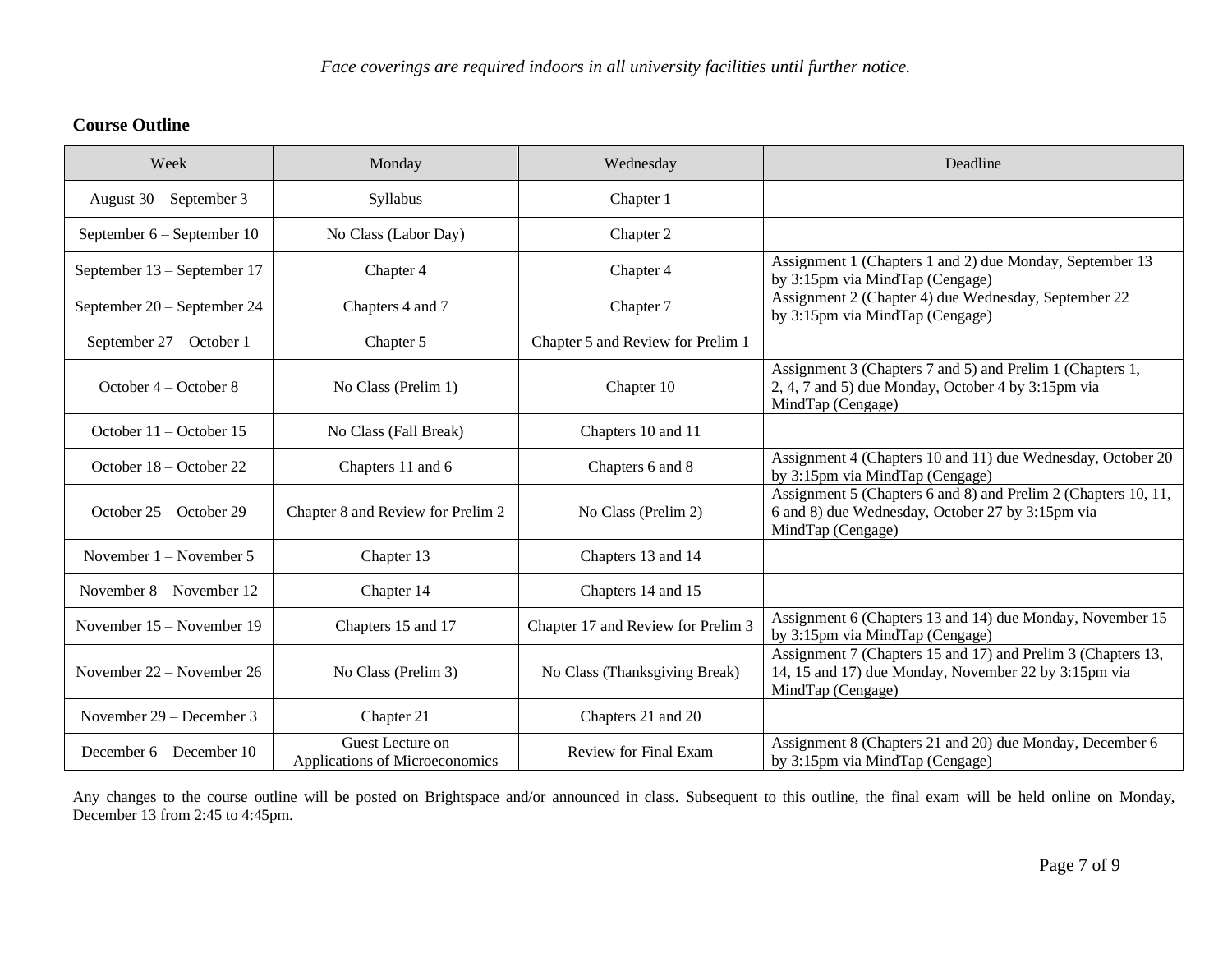# **Required Syllabus Statements**

## *Academic Honesty*

Academic honesty is very important. It is dishonest to cheat on exams, to copy term papers, to submit papers written by another person, to fake experimental results, or to copy or reword parts of books or articles into your own papers without appropriately citing the source. Students committing or aiding in any of these violations may be given failing grades for an assignment or for an entire course, at the discretion of the instructor. In addition to any academic action taken by an instructor, these violations are also subject to action under the University of Maine Student Conduct Code. The maximum possible sanction under the student conduct code is dismissal from the University.

#### *Students Accessibility Services*

If you have a disability for which you may be requesting an accommodation, please contact Student Accessibility Services, 121 East Annex, 581.2319, as early as possible in the term. Students who have already been approved for accommodations by SAS and have a current accommodation letter should meet with me privately as soon as possible.

## *Course Schedule Disclaimer (Disruption Clause)*

In the event of an extended disruption of normal classroom activities (due to COVID-19 or other longterm disruptions), the format for this course may be modified to enable its completion within its programmed time frame. In that event, you will be provided an addendum to the syllabus that will supersede this version.

#### *Observance of Religious Holidays/Events*

The University of Maine recognizes that when students are observing significant religious holidays, some may be unable to attend classes or labs, study, take tests, or work on other assignments. If they provide adequate notice (at least one week and longer if at all possible), these students are allowed to make up course requirements as long as this effort does not create an unreasonable burden upon the instructor, department or University. At the discretion of the instructor, such coursework could be due before or after the examination or assignment. No adverse or prejudicial effects shall result to a student's grade for the examination, study, or course requirement on the day of religious observance. The student shall not be marked absent from the class due to observing a significant religious holiday. In the case of an internship or clinical, students should refer to the applicable policy in place by the employer or site.

#### *Sexual Discrimination Reporting*

The University of Maine is committed to making campus a safe place for students. Because of this commitment, if you tell a teacher about an experience of sexual assault, sexual harassment, stalking, relationship abuse (dating violence and domestic violence), sexual misconduct or any form of gender discrimination involving members of the campus, your teacher is required to report this information to Title IX Student Services or the Office of Equal Opportunity.